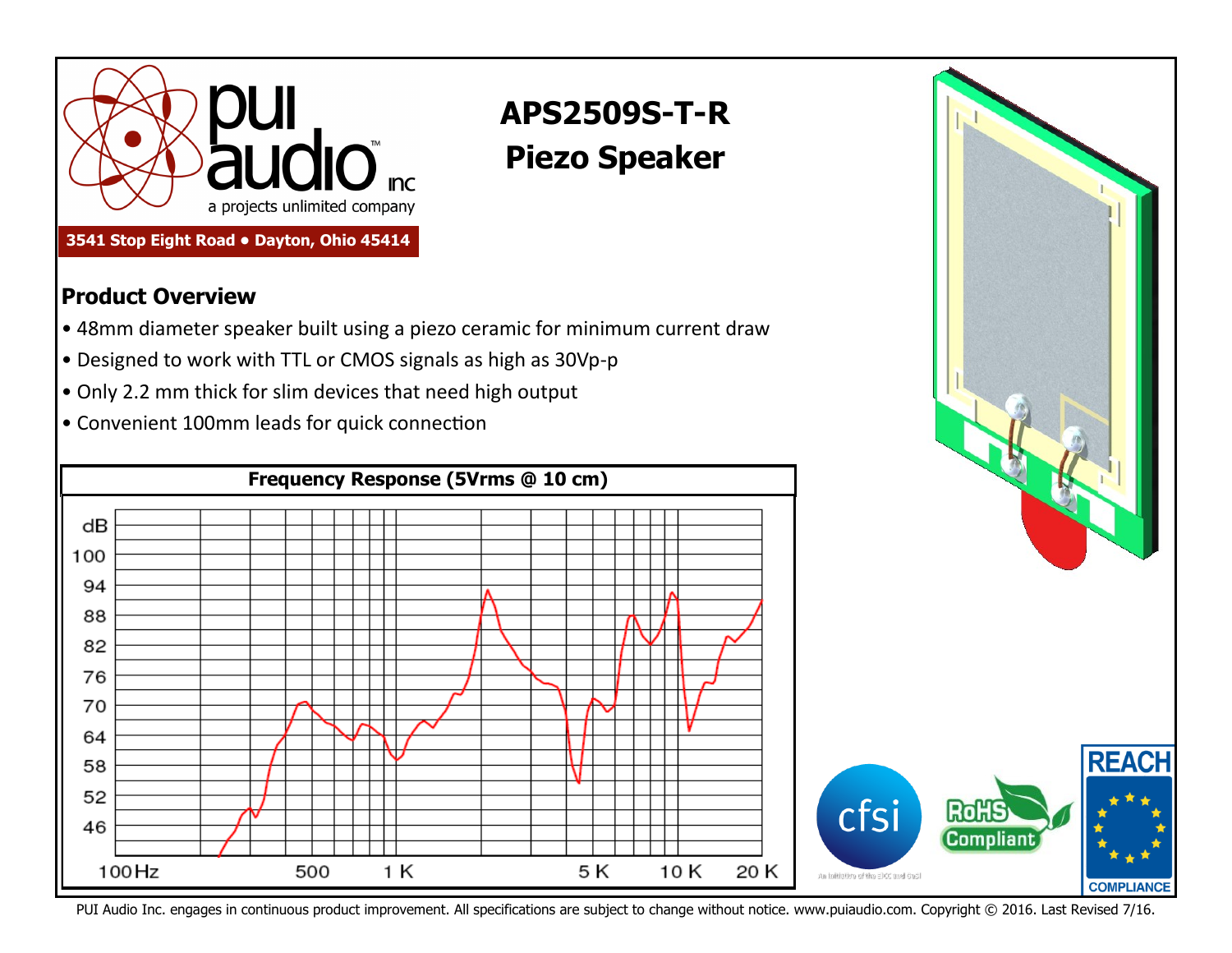

## **APS2509S-T-R Piezo Speaker**

| <b>Mechanical and Environment Testing</b> |                                                        |
|-------------------------------------------|--------------------------------------------------------|
| <b>Test Description</b>                   | <b>Test Condition</b>                                  |
| High Temperature                          | 85°C with random humidity for 240 hours                |
| Low Temperature                           | -30°C with random humidity for 240 hours               |
| <b>Humidity</b>                           | 60°C with 90% to 95% relative humidity for 240 hours   |
| Vibration                                 | 1.5 mm movement modulated at 10 to 55 Hz for 2 hours   |
| Drop Test                                 | 150 cm free fall while in 150g jig, 3 cycles per side  |
| Temperature Cycle Test                    | -30°C for 30 minutes to 85°C for 30 minutes, 20 cycles |

After 4 hours at rest, resonant frequency shall be ±10% of original value with capacitance ±20% of original value.



PUI Audio Inc. engages in continuous product improvement. All specifications are subject to change without notice. www.puiaudio.com. Copyright © 2016. Last Revised 7/16.